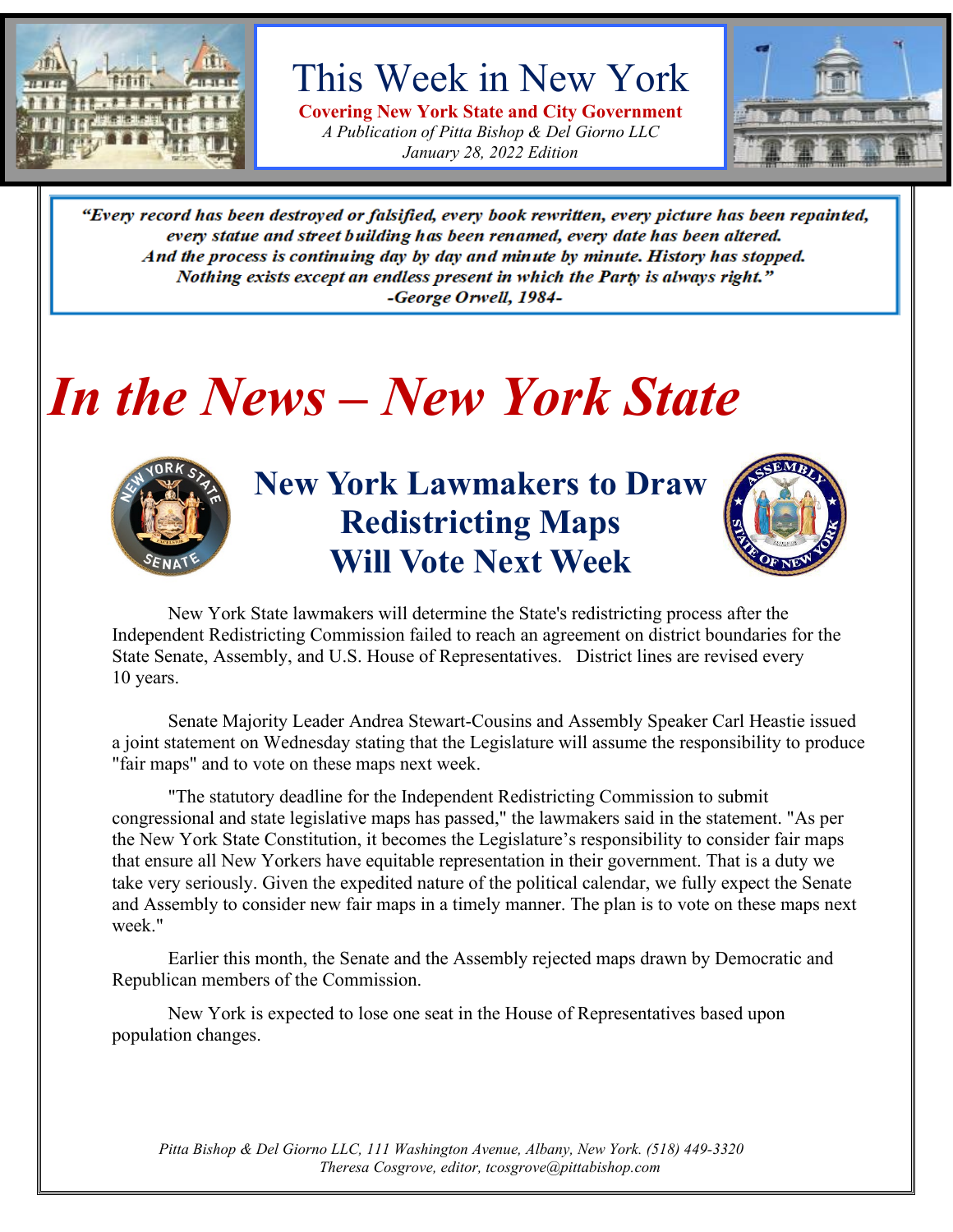Office of **Cannabis Management** 

### **NYS Office of Cannabis Management Releases Local Opt-out Data**

#### *10% of Cities and 34% of All Localities Opted-Out of All Sales*

The New York State Office of Cannabis Management (OCM) this week released data showing that 10% of cities and 34% of all municipalities have opt-ed out of all cannabis sales.

The Marijuana Regulation & Taxation Act (MRTA) gave cities, towns, and villages until December 31, 2021 to pass a local law requesting that the state Cannabis Control Board (CCB) opt their jurisdiction out of hosting retail and/or on-site cannabis consumption licensees. In November, the OCM opened a web-based portal to help localities fulfill this requirement.

The Cannabis Control Board will use the information provided as it approves retail licenses for the adult-use cannabis industry. Municipalities that opted out can opt in at any time. A full list of filings is available [here](https://cannabis.ny.gov/local-opt-out-form) and will be updated periodically to reflect additional opt-out filings or localities opting-in.

Also, at the CCB Board meeting this week, Board Member Reuben McDaniel briefed the Board on the \$200 million New York Social Equity Cannabis Fund that Governor Kathy Hochul included in her State of the State Address earlier this month.

The public-private fund will provide funding to certain eligible applicants from communities impacted by disproportionate policing during the decades-long cannabis prohibition. The fund will have support from licensing fees and revenue, drawing in private investors and making the fund available early in the process of building the new cannabis industry.

The Fund will provide support to certain licensed social and economic equity entrepreneurs for the costs of establishing and operating adult-use cannabis retail dispensaries. In addition, the Dormitory Authority of the State of New York (DASNY) will deliver a range of services directly to certain social equity cannabis retail operators, including but not limited to:

- $\triangleright$  Identifying and acquiring or leasing retail dispensary locations.
- $\triangleright$  Designing, constructing, and renovating the locations to operate as adult-use cannabis dispensaries.
- $\triangleright$  Fitting out locations with furniture and other equipment as needed to operate the establishments, among other activities.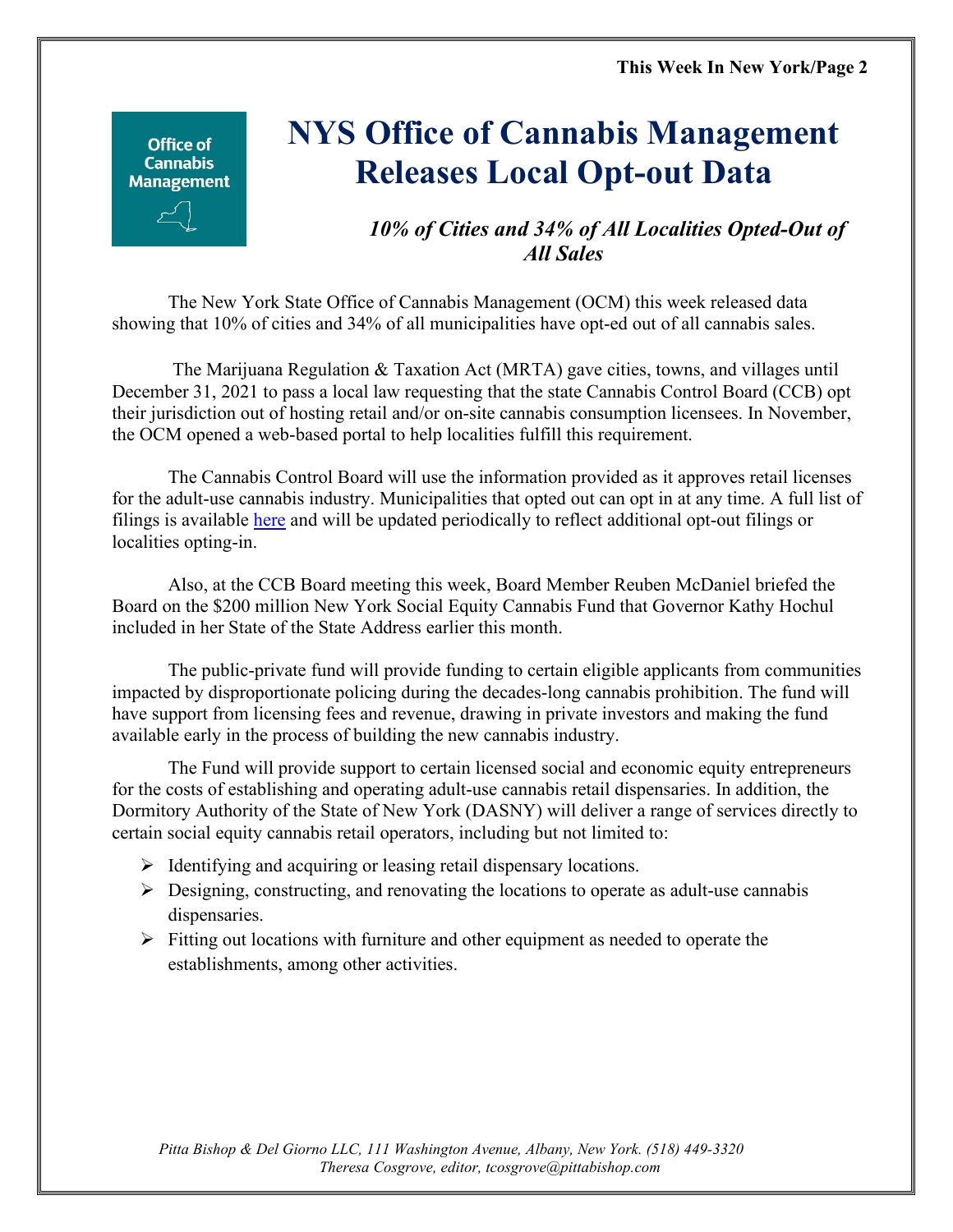# *In the News – City*



### **Mayor Adams Releases Blueprint to End Gun Violence**

New York City Mayor Eric Adams this week released a ["Blueprint to End Gun Violence" in](https://www1.nyc.gov/assets/home/downloads/pdf/press-releases/2022/the-blueprint-to-end-gun-violence.pdf)  [New York City,](https://www1.nyc.gov/assets/home/downloads/pdf/press-releases/2022/the-blueprint-to-end-gun-violence.pdf) which lays out Mayor Adams' priorities to immediately address the crisis of guns on New York City streets.

The Blueprint calls for both intervention and prevention to end the gun violence surge in New York. The Mayor's reforms include increasing NYPD initiatives, expanding City health and opportunity programs, enacting State legislative changes including revisions to bail reform and the Raise the Age initiatives, and increasing coordination with the federal government.

#### **NYPD**

- *Bolstering existing Public Safety Units with new Neighborhood Safety Teams that focus on gun violence.* The Department expects to launch these teams in the next three weeks with a special focus on the 30 precincts where 80% of violence occurs.
- *Putting more officers on patrol***.** More officers will be placed on patrol in key neighborhoods throughout the city, aiming to have fewer officers at desks and "staffing events where they are not needed."
- $\triangleright$  **Expanding the partnership between NYPD and State Police**. The agencies will increase the public safety presence around public transportation facilities and create joint strategies to zero-in on illegal guns used in high-intensity drug trafficking areas. In addition, they will add more detection efforts at City entry points for the "Iron Pipeline."
- *Increasing resources for the Gun Violence Suppression Division*. NYPD will strengthen the resources to this "highly-specialized unit" within the Detectives Bureau that is tasked with seizing illegal guns and building cases against illegal carriers, traffickers, and sellers.
- *Deepening coordination with the Bureau of Alcohol, Tobacco, Firearms and Explosives (ATI) and Federal Bureau of Investigation (FBI).* The Adams Administration will deepen its coordination and information sharing with the ATI and the FBI, utilizing "impact" jurisdiction" lawsuits, if necessary.

#### **City Services**

 *Launching an unprecedented Summer Youth Employment program***.** The Adams Administration will launch an unprecedented Summer Youth Employment and Youth Engagement Program for Summer 2022. This effort will include partnerships with large businesses and corporations across the city, with a goal of identifying paid internship opportunities.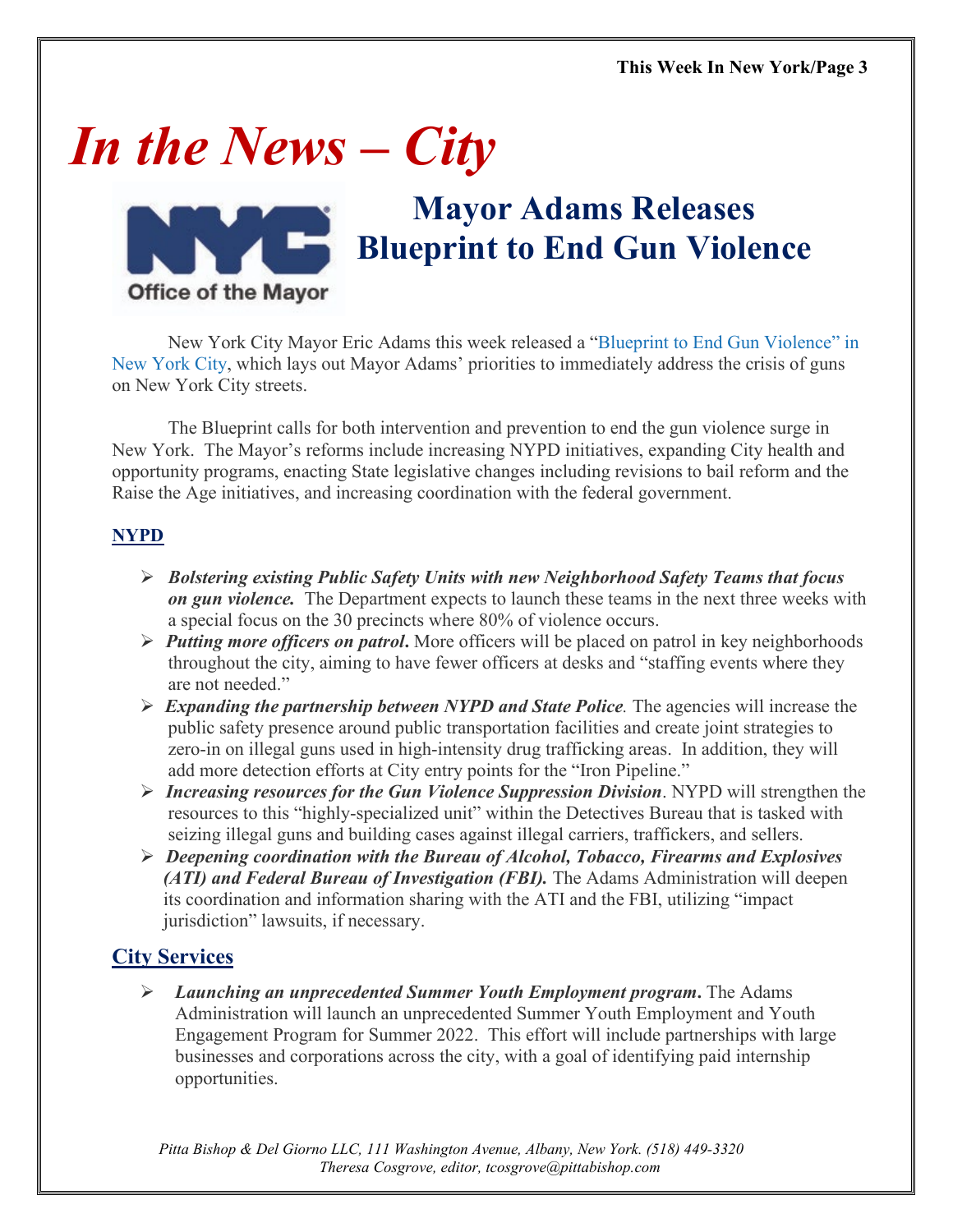- *Expanding the Fair Futures Initiative* which provides life coaches through age 26.
- *Expanded Health Care***.** The Health Department will expand Hospital-Based Violence Intervention Programs (HVIPs) to 10 additional hospitals in the communities experiencing high rates of gun violence.
- *Expanded Mental Health Care***.** The Adams Administration will refocus funding spent on existing programming from the Mayor's Office of Community Mental Health into areas of direct need, including support for those experiencing homelessness; revisit existing law so that "if someone who can't take care of themselves refuses treatment, they can be hospitalized if that is what a doctor and judge recommend"; increase aid from the federal government and state partners for additional hospital beds.
- *City Agency Anti-Gun Violence Liaison*: City agencies will identify a dedicated Anti-Gun Violence Liaison in who is responsible for addressing gun violence issues reported to their agencies.
- *Creating a Quality of Life Task Force***.** This Task Force will include senior leaders of the NYPD, DSNY, and DHS, as well as mental health experts and additional city leaders as needed. The mission of this Task Force will be charged with providing a coordinated delivery of needed City services to areas that have seen a rise in crime and a deterioration of their neighborhoods.
- *City Judicial Appointments.* In future mayoral judicial appointments, a demonstrated commitment to keeping violent criminals who use guns off New York City streets will be a top priority and consideration under the Adams Administration.

#### **State**

- *Ball Reform*: The Adams Administration proposes the following changes:
	- **Allowing judges to take dangerousness into account**. According to the Mayor, judges must be able to evaluate a defendant's criminal history and the circumstances of their alleged crime using reasonable criteria to detain those individuals who pose a threat to the safety of the community, especially regarding gun violence. A judge must also state his or her reasons for detention on the record, and a defendant must be entitled to a speedy appeal.
	- **Judges' decisions regarding dangerousness must be public**, and their reasons must be stated on the record.
- *"Raise The Age":* The Adams Administration "fully supports" the 2017 New York State legislation and advocates an amendment in relation to gun arrests:
	- If a 16- or 17-year-old is arrested on a gun charge, law enforcement should ask the individual where they got the gun. If the individual refuses to disclose that information, prosecutors should have the ability to charge the individual in Criminal Court, rather than Family Court.
	- The public display of the gun should not be a factor as it is under current legislation; the carrying of a gun should be treated the same way whether the individual displays it or not.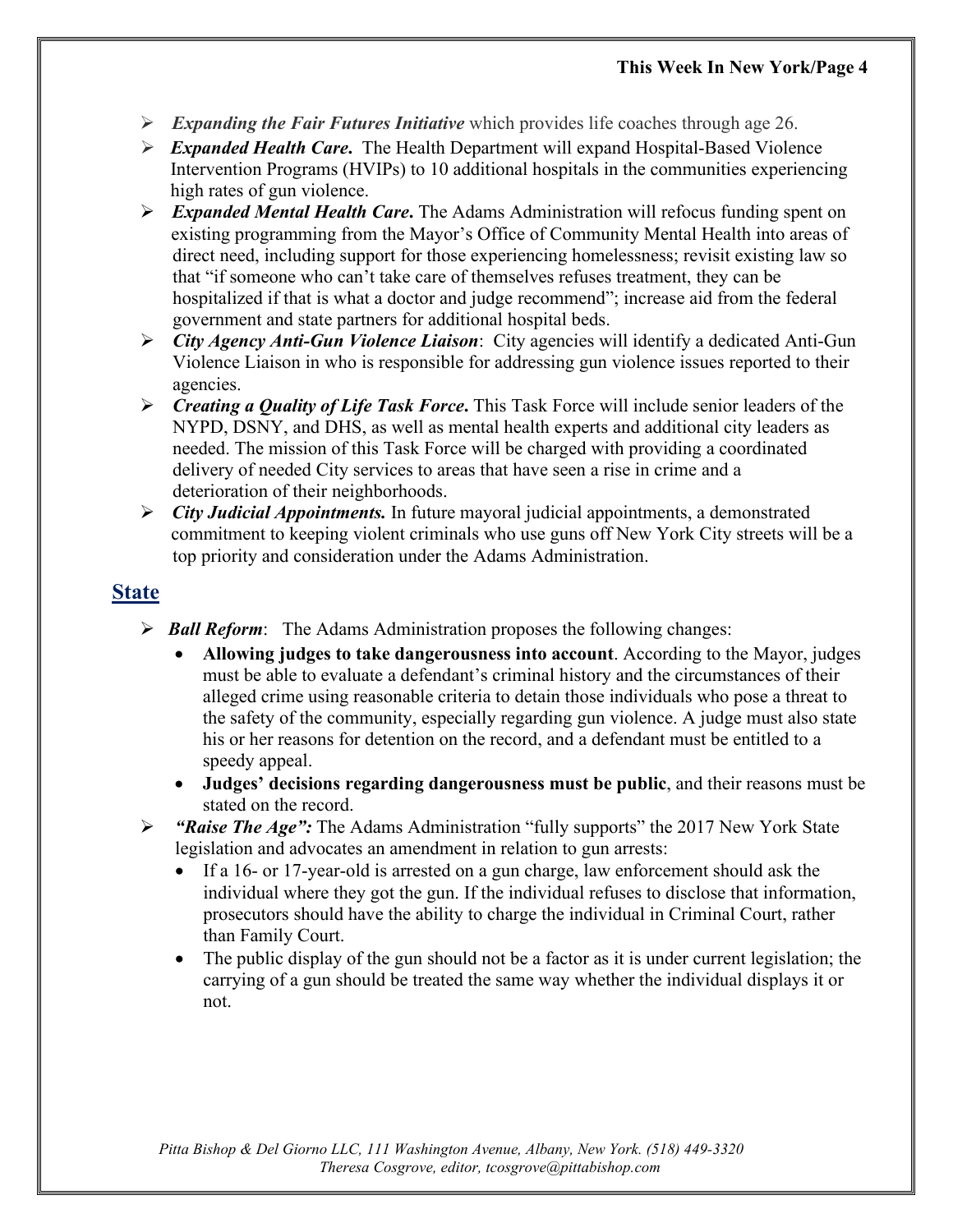- *Discovery*: the Adams Administration will advocate for two additional reforms to the 2019 Discovery Law:
	- **Allowing District Attorneys to move forward earlier with gun charges**. The Mayor is calling upon the State to pass legislation empowering DAs, in the event of a gun charge, to proceed with Section 30.30 if they have enough evidence to bring to trial, even as they accumulate additional pieces. All evidence would be required to be handed over in discovery 30 days before the trial.
	- **Removing overly burdensome disclosures**. The Mayor is calling upon the State to distinguish what is truly necessary for discovery, especially in cases where a complainant directly brought law enforcement to the scene.
- *Raising the penalty for gun trafficking*. Currently, an individual receives a Class B felony for selling 10 or more guns in a single year. The Adams Administration is calling for the legislation that lowers the number to 3 or more guns in a one-year period. The Mayor also urge State legislation to define the possession of 3 or more guns as presumptive evidence of gun trafficking, not merely gun possession.
- *Community Hiring efforts*. The Mayor supports Community Hiring legislation that will allow the City to require those doing business with us to hire New Yorkers from targeted communities.

# *Briefs*

#### **NYS Requests \$1.6 Billion from Federal Government for Rent Assistance**

Governor Kathy Hochul this week announced that New York State has requested an additional \$1.6 billion from the U.S. Treasury Department to help fulfill the unmet need among tenants and landlords who have applied for Emergency Rental Assistance.

Under Governor Hochul's direction, the state Office of Temporary and Disability Assistance — the agency that administers the program — made the formal request ahead of the next round of federal rent relief reallocation. If granted, the funding would cover roughly 174,000 tenant applications that are not yet funded.

#### **Governor Hochul Convenes New Interstate Task Force on Illegal Guns, Including Partnership with Mayor Adams and NYPD**

Governor Hochul this week led the first meeting of the Interstate Task Force on Illegal Guns. The multi-state consortium convened to share intelligence, tools, tactics, and strategies to combat gun violence, especially as it relates to the trafficking of firearms between states.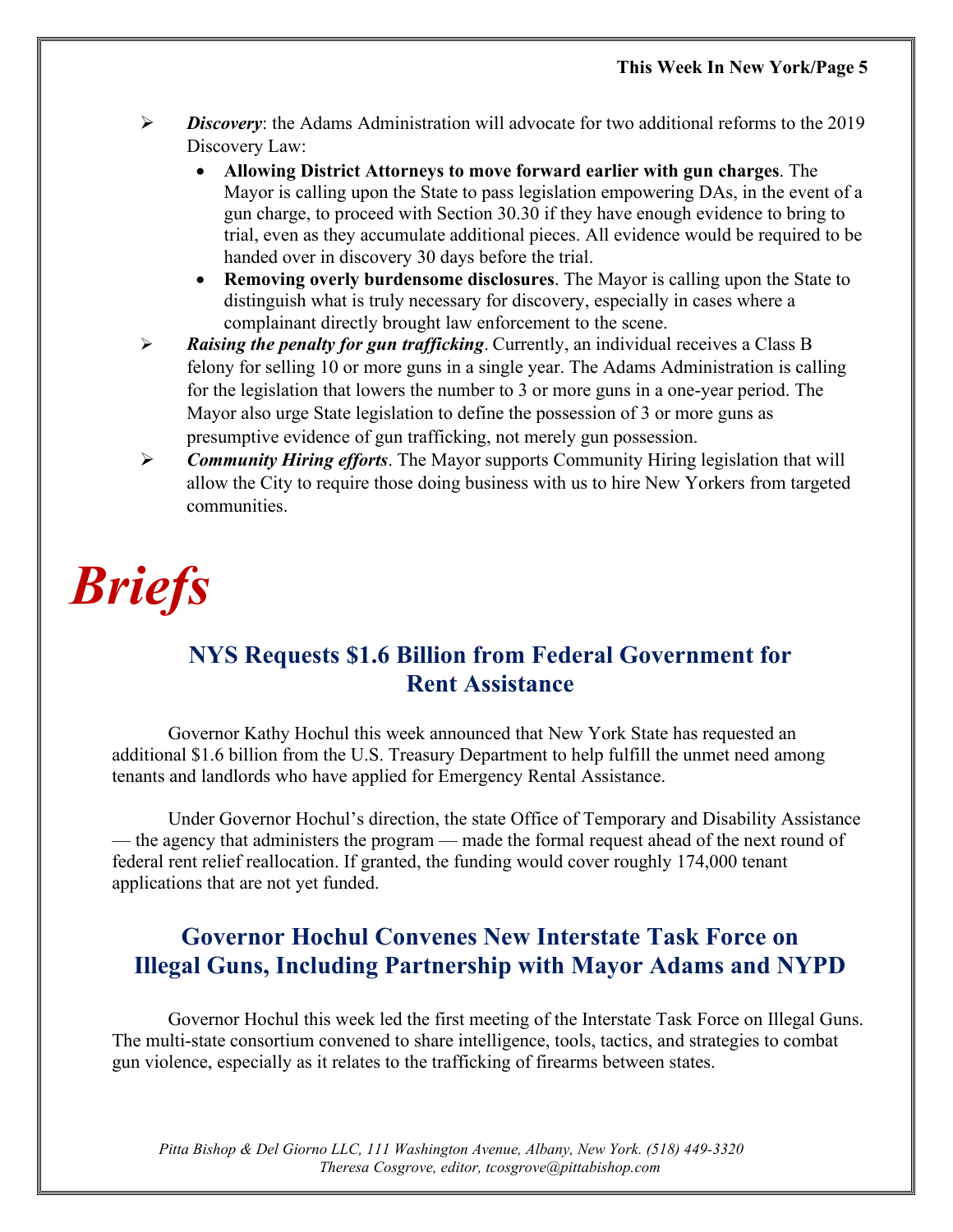Representatives from the New York State Police, the New York Police Department, and the federal Bureau of Alcohol, Tobacco, Firearms and Explosives were joined by law enforcement representatives from Rhode Island, Connecticut, Vermont, Ohio, Massachusetts, Pennsylvania, New Jersey, and New Hampshire. The group discussed ways to improve gun data sharing across local, state and federal lines and explored the differences in federal and state laws that relate to ghost guns.

#### **Former Obama Advisor and Finance Executive Confirmed as New York's Top Financial Regulator**

The State Senate this week confirmed Adrienne Harris, a former public policy professor, presidential advisor, financial executive, and corporate lawyer, as Superintendent of New York's Department of Financial Services.

"I am honored to serve as the Superintendent of the Department of Financial Services," Harris said in a statement following the vote. "As the first African American woman to lead DFS, I am personally committed to working with all stakeholders to build a robust, fair and sustainable financial system, creating a better economic future for all New Yorkers."

The Department of Financial Services, New York's main financial regulator, oversees over 3,000 financial institutions controlling over \$8 trillion in assets. Its responsibilities include chartering banks, regulating insurance companies and mortgages, and licensing cryptocurrencies.

#### **Absentee Voting Due to COVID-19 Extended through 2022**

Governor Kathy Hochul signed legislation that will allow voting by absentee ballot due to the COVID-19 pandemic through 2022.

Chapter 2 of the Laws of 2022 extends a measure first put in place in July 2020 and allows residents to request an absentee ballot to avoid the risk of contracting or spreading COVID-19 at polling locations. The initial law expired on December 31.

"No one should have to choose between exercising their right to vote and protecting their health and safety," Governor Hochul said in a statement. "This legislation will ensure the pandemic does not create inaccessibility for voters during upcoming elections and help protect New Yorkers' access to the ballot."

#### **Governor Hochul Appoints Director of the NYS Office of Gun Violence Prevention**

Governor Kathy Hochul this week appointed Calliana S. Thomas as the Director of the New York State Office of Gun Violence Prevention (OGVP). The OGVP is charged with identifying key partners in the community and law enforcement to identify steps that can be taken to curb gun violence in the State.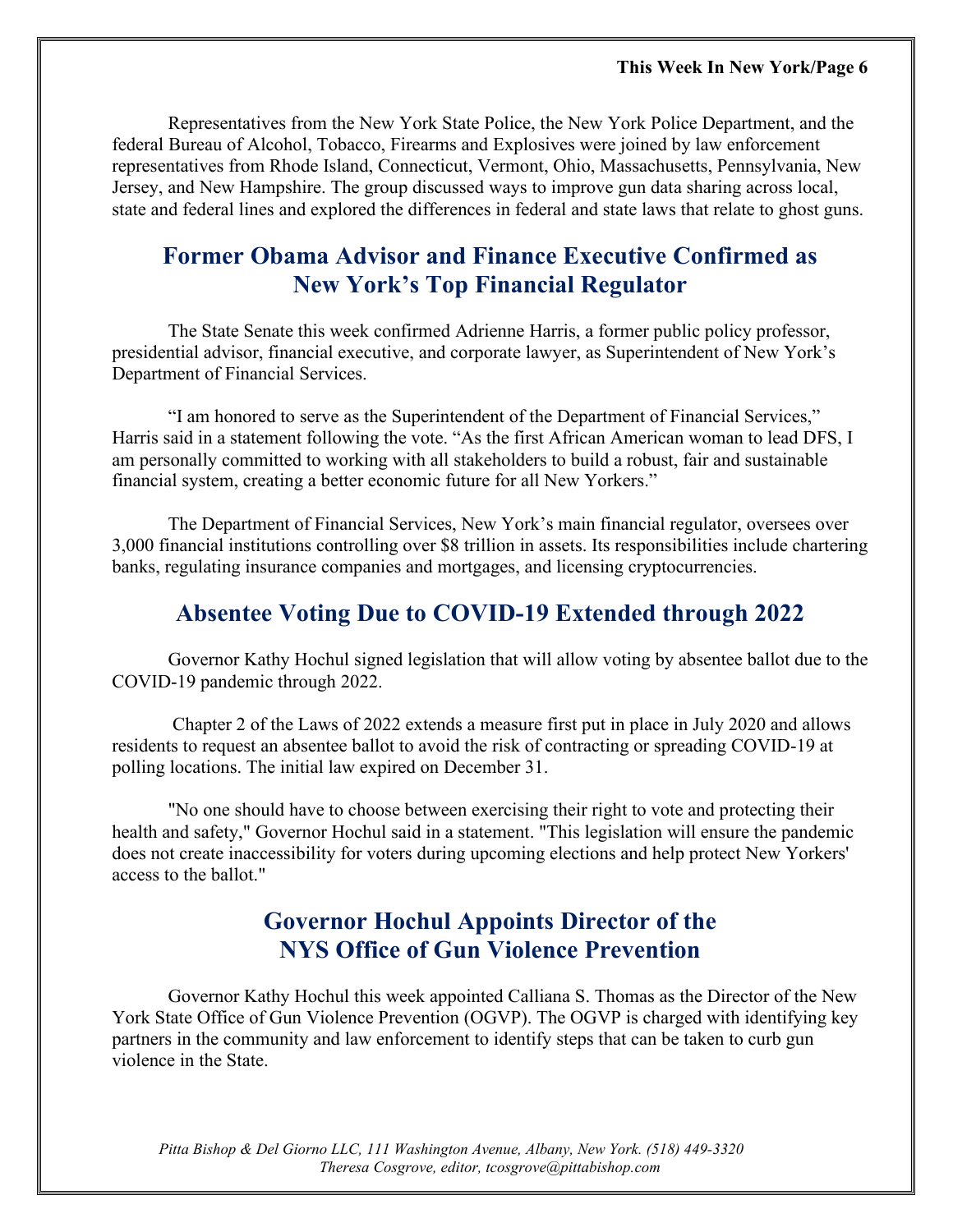Located within the Department of Health's Center for Community Health, the OGVP will collaborate with the Division of Criminal Justice Services and other State agencies.

Before joining the Hochul administration, Ms. Thomas was the Assistant Director of Technical Assistance with the William Julius Wilson Institute for Harlem Children's Zone. She began her career at Harlem's Minisink Townhouse, managing their youth development and restorative justice programming.

Ms. Thomas attended the Post-Baccalaureate Program in Pre-Medical Science at Columbia University, and obtained a B.S. in Psychology from Georgia State University.

#### **Biden Administration Withdraws Covid-19 Vaccination and Testing Regulation for Large Businesses**

The Biden administration is withdrawing its Covid-19 vaccination and testing regulation aimed at large businesses, following the Supreme Court's decision to block the rule earlier this month.

The US Department of Labor's Occupational Safety and Health Administration said Tuesday it will be withdrawing the vaccination and testing emergency temporary standard for businesses with 100 or more employees, according to a statement on the agency's website.

"Although OSHA is withdrawing the vaccination and testing ETS as an enforceable emergency temporary standard, the agency is not withdrawing the ETS as a proposed rule. The agency is prioritizing its resources to focus on finalizing a permanent COVID-19 Healthcare Standard," the statement read.

#### **Mayor Adams Appoints Thomas Foley, P.E. as Design and Construction Commissioner**

New York City Mayor Eric Adams this week announced the appointment of Thomas J. Foley, P.E. as Commissioner of the New York City Department of Design and Construction (DDC). Foley previously served as Acting Commissioner. A 25-year veteran of DDC, Foley will oversee the city's capital construction projects, which include infrastructure and public buildings.

Foley has held a variety of roles at the agency, including Deputy Director, Director, and Assistant Commissioner in the agency's Division of Infrastructure. In January 2014, he became Associate Commissioner in the Division of Infrastructure. In January 2017, he assumed the role of Deputy Commissioner of the Public Buildings Division

Foley earned his B.S. in Civil Engineering from Manhattan College. He is a licensed professional engineer and a certified construction manager. He also serves on the national board of the Design Build Institute of America.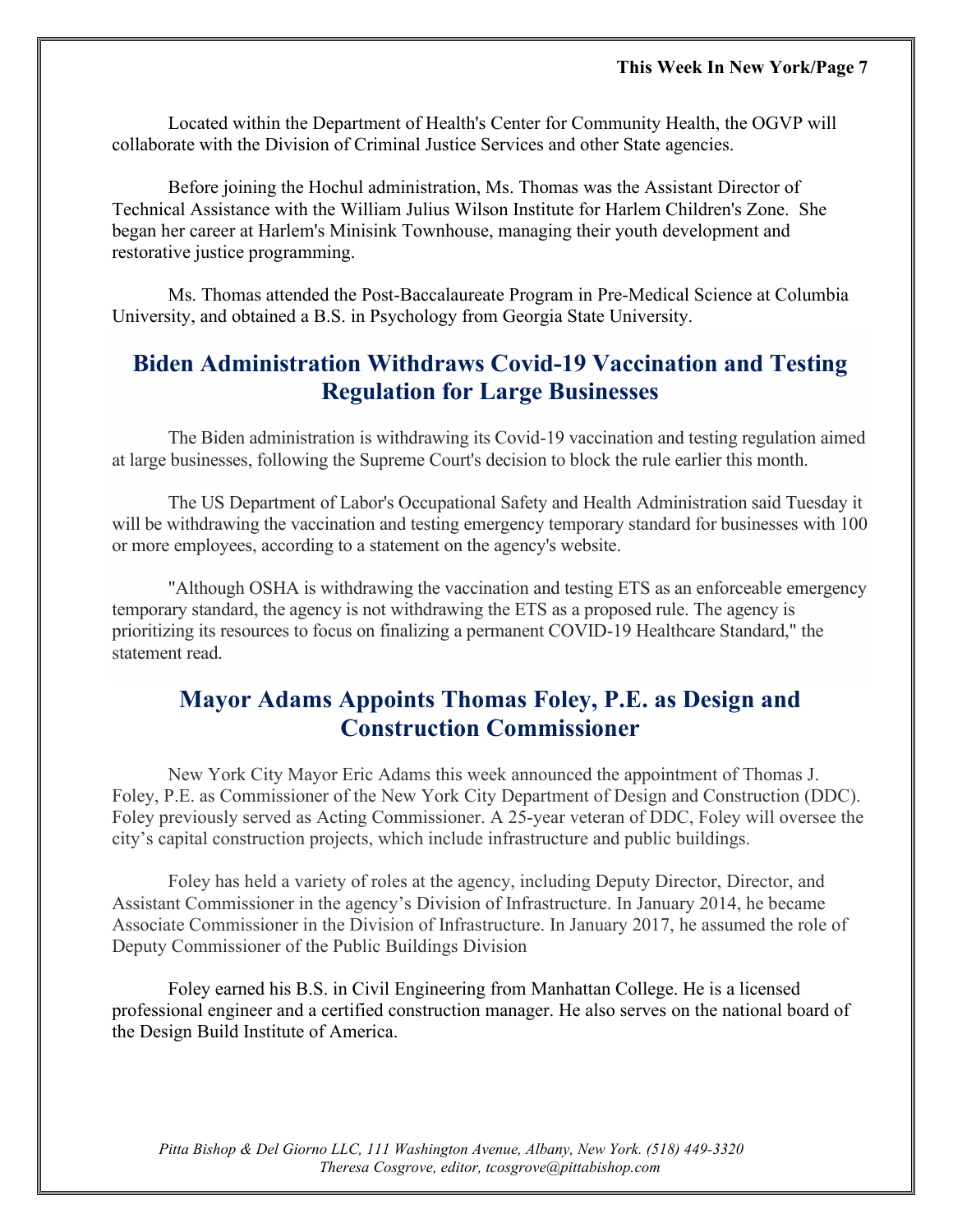#### **NYC Fire Commissioner Daniel A. Nigro Announces His Retirement**

Fire Department of New York (FDNY) Commissioner Daniel A. Nigro announced his retirement from the FDNY effective February 16, 2022.

"Since the day I raised my right hand 53 years ago and followed my father into the greatest fire department in the world, I have been blessed, privileged, and truly honored to serve the people of our great city," said Fire Commissioner Nigro. "On days of triumphant rescues and during times of unimaginable loss, the members of the FDNY — our firefighters, EMTs, paramedics, fire marshals, fire inspectors, and civilian staff — have always answered the call. They are extraordinary people and are deeply committed to protecting the lives and property of all New Yorkers. It has been the honor of a lifetime to serve as their fire commissioner."

Commissioner Nigro is one of only six individuals to hold every rank in the FDNY and has served the FDNY across seven decades. He is the fourth longest serving commissioner in FDNY's history. Commissioner Nigro was appointed by Mayor Bill de Blasio in 2014.

## *Coming Up*

#### *New York State*

*Monday, January 31st Assembly Session,* Remote, 1:45 p.m. *Senate Session,* Remote, 3 p.m.

*NYS Legislative Budget Hearing, Virtual* 11 a.m. Workforce 2 p.m. Housing

#### *Tuesday, February 1st*

*NYS Legislative Budget Hearing, Virtual* Environmental Conservation, 9:30 a.m.

*Assembly Session,* Remote, time to be announced. *Senate Session,* Remote, 3 p.m.

*Wednesday, February 2nd NYS Legislative Budget Hearing, Virtual* Human Services, 9:30 a.m.

*Assembly Session,* Remote, time to be announced. *Senate Session,* Remote, 11 a.m.